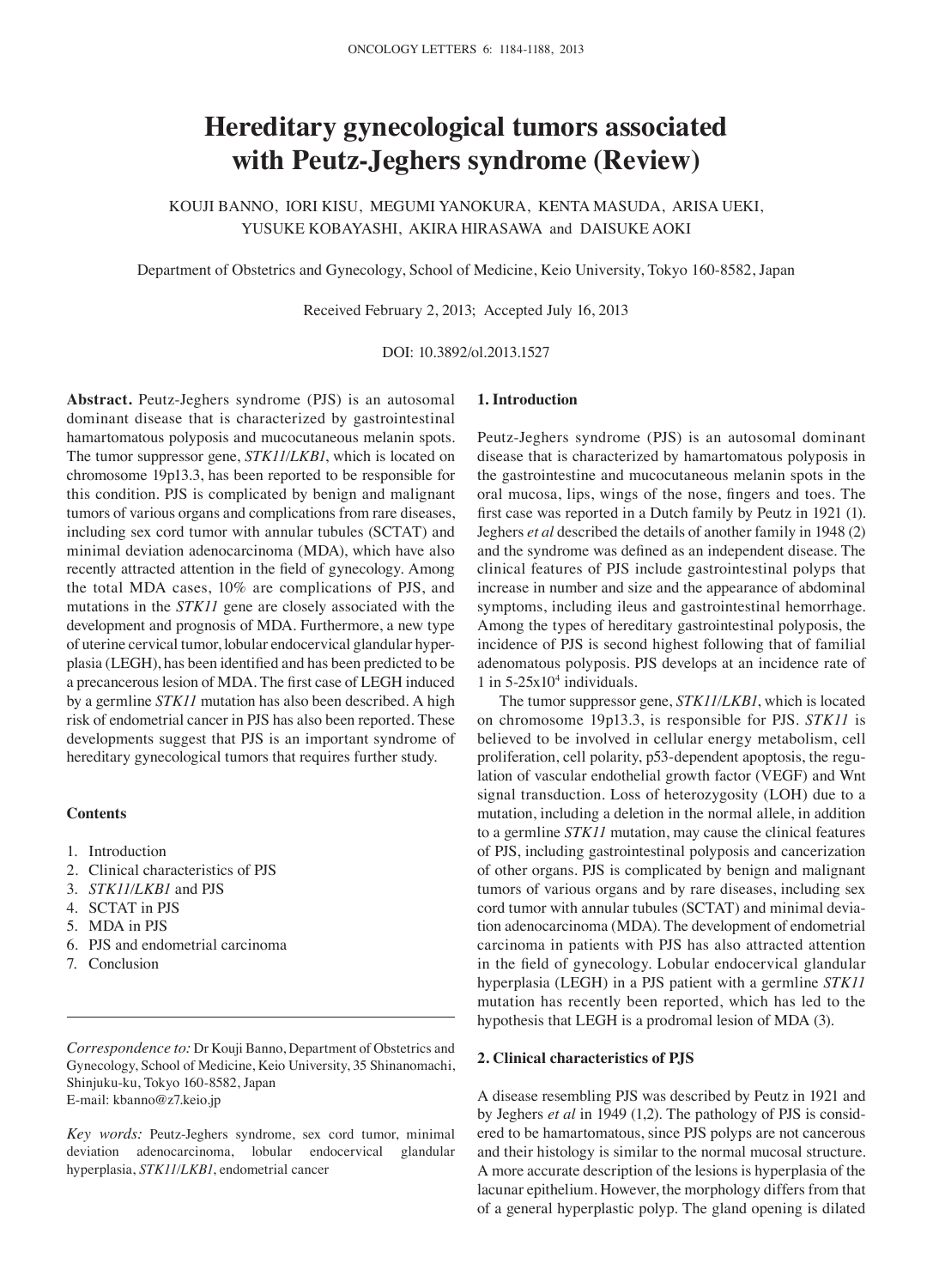toward the outer side due to the hyperplastic mucoepithelium and muscular fibers overgrow in a dendritic pattern along the epithelium. These changes are preceded by epithelial hyperplasia. Adjacent lamina muscularis mucosae are believed to bend and fuse to give the characteristic appearance and small lesions undergo hyperplastic changes (4,5).

Clinically, PJS is characterized by the development of abdominal symptoms, including pain, ileus and gastrointestinal hemorrhage, which occur with an increase in the number and size of the gastrointestinal polyps. The incidence of PJS is secondary to that of familial adenomatous polyposis among the types of hereditary gastrointestinal polyposis. Malignant and benign tumor complications may occur in PJS, with studies indicating that malignant tumors develop in approximately half of patients by the age of 57 years. The incidence of digestive organ malignant tumors is highest in the colorectum, followed by the stomach, small intestine, duodenum and pancreas. In regions other than the digestive organs, the incidence is reported to be highest in the uterine cervix, followed by the lung and ovary in female PJS patients (Table Ⅰ) (3). Associations with ovarian SCTAT and uterine cervical LEGH and MDA have been highlighted in the field of gynecology, and an association with endometrial cancer has recently gained interest based on case reports and genetic studies (6-11).

#### **3.** *STK11/LKB1* **and PJS**

The gene that is responsible for causing PJS is the tumor suppressor gene, *STK11/LKB1*, which is located on the short arm of chromosome 19 (19p13.3) (12). The gene is 23 kb in size and is comprised of nine coding exons and one non-coding exon. The gene encodes a serine threonine kinase containing 433 amino acids (12). The mRNA is 3.0-3.3 kb in size and is expressed in almost all human tissues. Germline mutations of *STK11/LKB1* are observed in more than half of PJS patients. However, the somatic development of PJS in patients with no familial medical history and cases without a mutation in *STK11/LKB1* have also been described.

In 1997, Hemminki *et al* identified the responsible gene region in PJS to be near the chromosome 19 short arm marker using a linkage analysis of families with PJS (13). Amos *et al*  confirmed this finding (14). The *STK11* gene was known to be present on chromosome 19 (15,16) and Yoon *et al* subsequently identified a number of mutation types in this gene, including missense, frame shift, nonsense and splicing site mutations, in 10 PJS patients using polymerase chain reaction-single strand conformation polymorphism (PCR-SSCP; Fig. 1) (17). Germline mutations were present in five of these patients. Tseng *et al* analyzed *STK11* mRNA expression in twin sisters with PJS with the same allele using PCR (18) and revealed that *STK11* gene expression was absent in the two subjects. These results suggest that *STK11* on chromosome 19 is responsible for PJS and that a mutation or decreased expression of *STK11* is the cause of the disease.

The protein product of *STK11* is involved in cellular energy metabolism, cell proliferation, cell polarity, p53-dependent apoptosis, the regulation of VEGF and Wnt signal transduction (3). LOH due to a mutation, including a deletion in the normal allele, in addition to the germline *STK11* mutation, Table I. Cancer cases reported in patients with PJS.

| Location          | Number of patients |
|-------------------|--------------------|
| Gastrointestinal  |                    |
| Esophagus         | 1                  |
| Stomach           | 16                 |
| Small intestine   | 22                 |
| Large intestine   | 26                 |
| Pancreas          | 8                  |
| Extraintestinal   |                    |
| <b>Breast</b>     | 17                 |
| Uterine cervix    | 10                 |
| Ovary             | 7                  |
| Uterus            | $\overline{2}$     |
| Fallopian tube    | 1                  |
| <b>Testis</b>     | 1                  |
| Prostate          | 1                  |
| Lung              | 9                  |
| Thyroid           | $\overline{2}$     |
| Leiomyosarcoma    | $\overline{2}$     |
| Gall bladder      | 1                  |
| Liver             | 1                  |
| <b>Basal</b> cell | 1                  |
| Osteosarcoma      | 1                  |
| Multiple myeloma  | 1                  |

PJS, Peutz-Jeghers syndrome.





(deletion, insertion, nonsense mutation)

Figure 1. Germline mutations of the *STK11/LKB1* gene in patients with PJS (Peutz-Jeghers syndrome).

results in gastrointestinal polyposis and cancerization of other organs, which are common clinical features of PSJ.

As noted previously, Yoon *et al* identified germline mutations in five of 10 PJS patients, which suggests other developmental mechanisms in the remaining five patients, based on *STK11* gene mutation-induced development (somatic case) and the association with other genes. Several studies have suggested the presence of a gene that is associated with PJS other than *STK11*. In an investigation of 21 PJS patients from 13 families, Papp *et al* identified that 8 (62%) of the 13 cases of PJS had familial medical histories and that the remaining five cases (38%) were due to *de novo* mutations (12). Germline mutations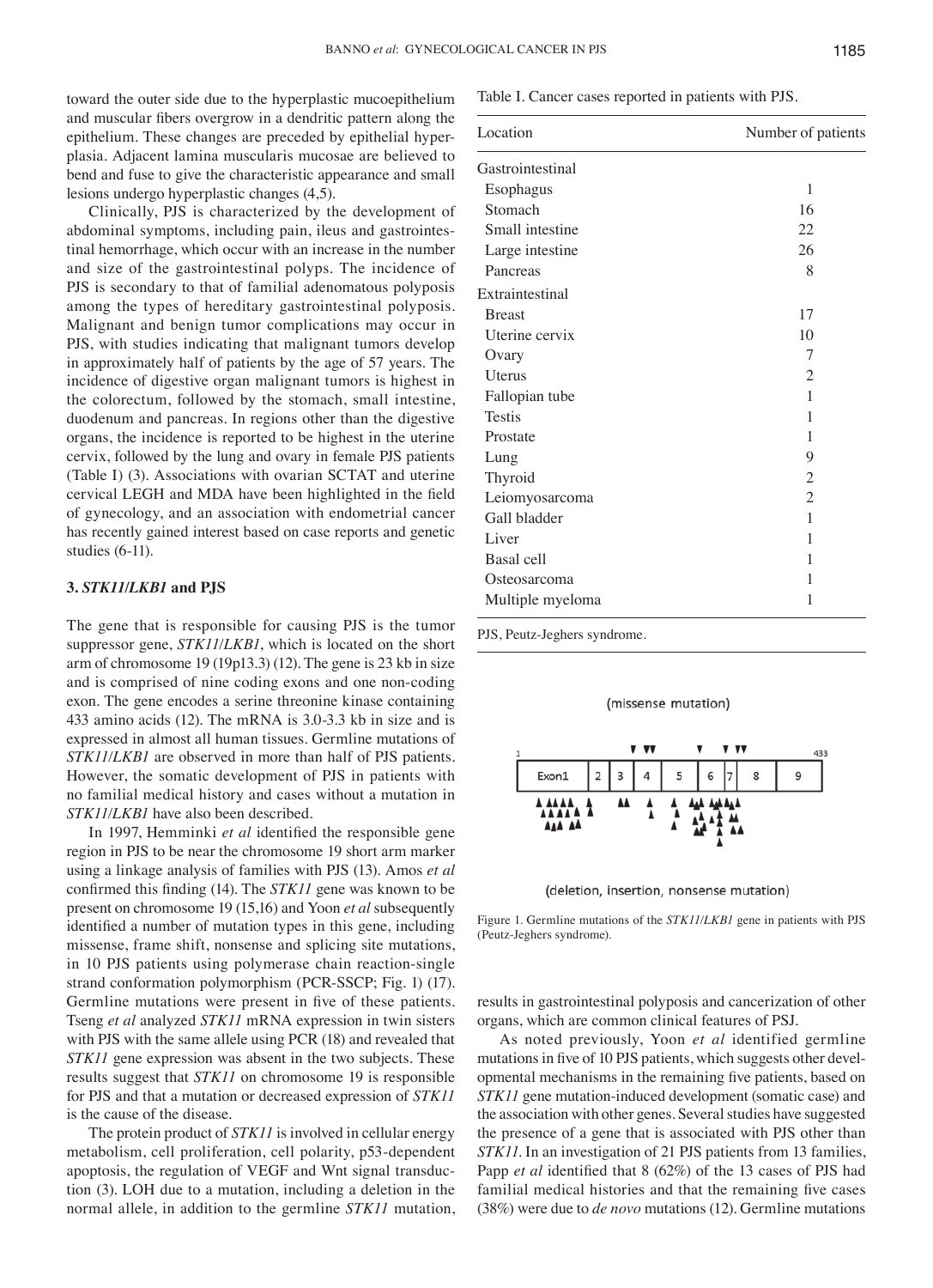were screened in the 21 patients and 13 pathogenic mutations of *STK11* were identified. Three of these were frameshift mutations, three were nonsense mutations, two were mutations of the splicing sequence and five were deletions of exons 1‑7. This deletion was noted in five of the 13 families, showing a high frequency, and was also shown to affect two genes that were located upstream of the *STK11* gene, *SBNO2* and *GPX4*, which are considered to modify *STK11*. This finding suggests that an abnormality in the genes that modify *STK11* function may promote the development of PJS, even in the absence of a mutation in *STK11* itself.

Souza *et al* initially reported a contiguous genetic syndrome in which a developmental disorder, heart malformation and facial dysplasia appear as phenotypes, in addition to the symptoms of PSJ (19). This syndrome is caused by a 19p13.3 chromosomal deletion of a region of  $\sim$ 1.1 Mb that includes *STK11* (19). Scollon *et al* also reported a syndrome with a similar gene deletion at a similar site, but the development of a cleft lip and gastrointestinal polyposis differed between the syndromes, suggesting that the phenotypes may vary, despite a common *STK11* deletion between the two syndromes (20).

## **4. SCTAT in PJS**

Histologically, SCTAT is characterized by the annular growth of sex cord cells while hyaline bodies form around the nucleus. SCTAT includes ovarian Sertoli cell tumors, ovarian mucous/serous epithelial tumors and ovarian mature teratoma. Scully *et al* suggested that SCTAT is derived from ovarian granulosa cells and grows in a pattern that is characteristic of Sertoli cells (21). In another hypothesis, SCTAT has been considered to be comprised of sex cord-derived immature cells, which have the possibility to differentiate into granulosa and Sertoli cells. These tumors are positive for immunohistochemical staining of testosterone and estradiol and are diagnosed based on endocrinological symptoms in the majority of cases, including precocious puberty and irregular menstruation, which may involve amenorrhea, hypermenorrhea and postmenopausal hemorrhage (3).

SCTAT is an ovarian tumor that is most likely to complicate PJS, with ~36% of SCTAT cases reported to be associated with the syndrome (22). The clinical features of SCTAT differ between patients with and without PJS (22). In a comparison between SCTAT in 21 patients with PJS and 47 patients without PJS, Young *et al* identified that SCTAT with PJS was multifocal, bilateral, small and required microscopy to confirm the diagnosis in the majority of the cases. More than half of the cases were accompanied by calcification and the prognosis was favorable. In contrast, sporadic SCTAT was unilateral, large enough for palpation and calcified only in 12% of cases. In total, 20% of cases progressed to malignancy (22). Granulosa cell, Seltori-Lydig cell, borderline malignant and mucous tumors have been reported as other histological types of PJS-associated ovarian tumors, in addition to SCTAT.

## **5. MDA in PJS**

MDA is a novel disease type that has been proposed for a condition that was previously termed adenoma malignum by

Silverberg and Hurt in 1975 (23). MDA may be a subtype of adenocarcinoma, but it has a well-differentiated histology that is indistinguishable from that of the normal cervical gland. Certain patients that are diagnosed with MDA have a favorable prognosis, and in 1999, Nucci *et al* proposed the disease type lobular endocervical glandular hyperplasia (LEGH) for these cases (24). LEGH has been assumed to be a precancerous lesion of MDA in one study; however, a conclusion has not been established until recently (6).

MDA is a well-known gynecological tumor that is likely to complicate PJS. The incidence of MDA in PJS patients is estimated to be 15-30%, while ~10% of MDA cases are complicated by PJS. The mean age of MDA patients with PJS has been reported to be 33 years old, whereas that of MDA patients without PJS is 55 years old, indicating a young onset age for the dual disease (25). MDA complicating PJS is considered to be a malignant tumor with the poorest prognosis among all the gynecological tumors complicating PJS.

A mutation in the gene that is responsible for PJS, *STK11*, and LOH on chromosome 19p13.3, the location of *STK11*, have been analyzed in studies of MDA without PJS (26,27). LOH at 19p13.3 was identified in  $~50\%$  of these cases. In another study, an allelic deletion of >3.5 Mb was noted on chromosome 19p13.3 in nine MDA patients without PJS characteristics (28). Furthermore, in an investigation of the association between *STK11* mutation and LOH on chromosome 19p13.3, Connolly *et al* identified no somatic mutation in the *STK11* coding region in eight MDA patients without PJS, but LOH was present on chromosome 19p13.3 in three of those patients. Therefore, somatic mutations in *STK11* are absent in MDA without PJS, but LOH may occur at chromosome 19p13.3 (25). These results demonstrate that LOH may occur at chromosome 19p13.3, the location of the *STK11* gene that is responsible for PJS, in certain MDA patients without PJS, suggesting the involvement of an unknown tumor suppressor gene on chromosome 19p13.3. Lee *et al* also identified LOH on the chromosome on which *STK11* is present in six of nine MDA patients without PJS and at a site 190 kb away from *STK11* in two patients. These findings also suggest the presence of a tumor suppressor gene that is associated with the development of MDA, other than *STK11*, on chromosome 19p13.3. Linkage with 19q13.4 has also been reported (29).

Kuragaki *et al* (27) identified *STK11* mutations in six out of 11 MDA patients without PJS and also confirmed LOH in all six of the patients with *STK11* mutations, suggesting that *STK11* on 19p13.3 is associated with MDA, in addition to PJS. With regard to the presence of the *STK11* mutations in only six of the 11 patients with mucous MDA, Kuragaki *et al* suggested that the development of mucous MDA involves the loss of MDA expression, the post-translational modification of the STK11 protein and a gene other than *STK11* (27). Further analysis of *STK11* at the exon level in the six MDA patients with *STK11* mutations revealed that a mutation was present in the exons of one out of three of the patients (27). In other studies, Nakagawa *et al* identified a germline mutation in exon six of *STK11* in five out of ten PJS patients (30), Connolly *et al* observed mutations in exons 4 and 6 in two SCTAT patients with PJS (25) and Hemminki *et al* identified a mutation in exon 1 in seven out of 12 PJS patients (29). These results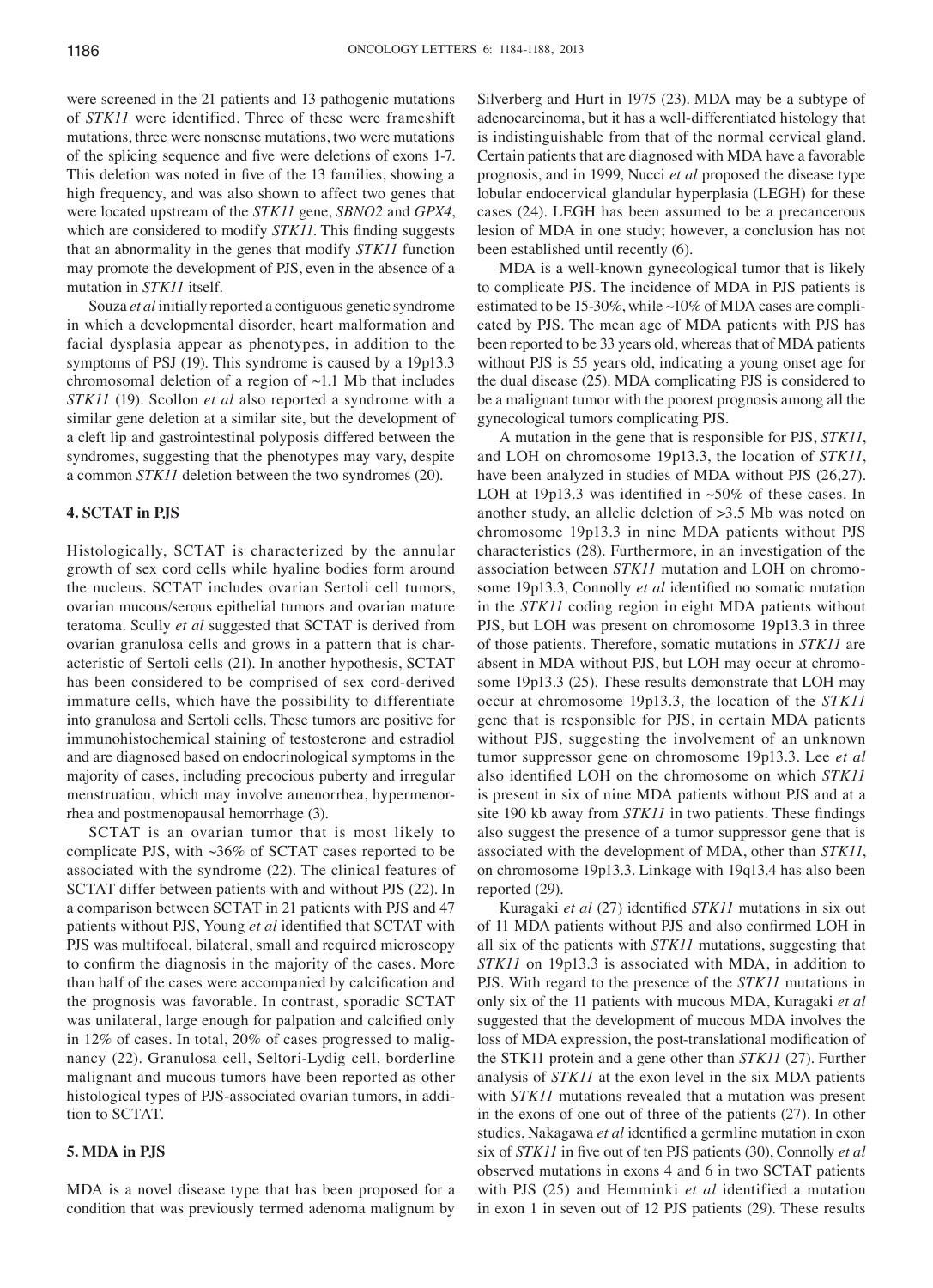suggest that the significant exons of *STK11* for PJS are exons 1, 4 and 6.

Hirasawa *et al* recently described the first case of LEGH in a PJS patient with a germline *STK11* mutation. The mutation was a deletion of four bases at codon 263 of exon 6 (6). This is significant in terms of the development of LEGH as a uterine cervical tumor in a PJS patient and also with regard to LEGH as a potential precancerous lesion of MDA.

The prognosis of MDA has been reported to vary between being extremely poor (31) to being mostly equal to that of well-differentiated uterine cervical adenocarcinoma of the same stage (32). Kuragaki *et al* investigated the association between *STK11* mutations and prognosis in 11 MDA patients without PJS (27). The clinical stages of the patients were IB and IIB in five and one out of six patients with *STK11* mutations, respectively, and IB and IIB in four and one out of five patients with no *STK11* mutations, respectively, showing no difference in the clinical stage between the two groups. However, four of the six patients with *STK11* mutations succumbed within 24 months following surgery and the tumor recurred in one of the two surviving patients. In contrast, all five of the patients without *STK11* mutations survived for  $>50$  months following surgery, suggesting that the prognosis of MDA with *STK11* mutations is poorer than that of MDA without *STK11* mutations (P=0.039). The prognosis of PJS patients whose condition is complicated by MDA has also been recorded to be poor in numerous other studies (3,33). This may have been due to a higher level of *STK11* mutations in the MDA patients with PJS than in those without PJS.

#### **6. PJS and endometrial carcinoma**

PJS is characterized by the development of numerous gastrointestinal hamartomatous polyps and mucocutaneous pigmentation and a higher risk of malignant tumors in the digestive tract and other organs compared with the general population. The risk of gynecological cancer is also high, with the lifetime risk of endometrial carcinoma in females with PJS reported to be 9% (34). However, this risk in PJS patients is lower than that of patients with Lynch syndrome and surveillance for endometrial carcinoma in PJS patients is considered unnecessary, unlike for ovarian, cervical and breast cancers (35).

#### **7. Conclusion**

Benign or malignant tumors readily develop in organs such as the digestive tract, mammary glands, ovaries and uterus in PJS patients, with a risk that is 10-18 times higher than that of the general population (36). In females with PJS, the incidence of two rare gynecological tumors, SCTAT and MDA, also tends to increase. In a few patients, several gynecological tumors may complicate PJS simultaneously. One example of this may be observed in the female PJS patient described by Mangili *et al*, in whom microscopic ovarian SCTAT and uterine cervical MDA were identified (37).

With regard to the association between MDA and PJS, *STK11* on chromosome 19p13.3 is likely to be the gene responsible for the two diseases. Gene analyses have been performed separately for PJS and MDA, but only case reports are available for MDA patients with PJS and no comparative gene analysis has been described. Until recently, there have also been no studies of concomitant PJS and LEGH, which is considered to be a precancerous lesion of MDA (6).

The clarification of the association between PJS and LEGH, MDA, SCTAT and endometrial carcinoma requires the elucidation of the developmental mechanism at the genetic level. However, PJS is a rare disease and patients with SCTAT and MDA complications are rarer, making the number of patients very small. A complete gene analysis requires a large number of patients and will require a multicenter study. However, probing of the genetic mechanisms of SCTAT and MDA complicated by PJS may lead to greater understanding of the developmental mechanisms of uterine cervical adenocarcinoma and simultaneous multiple gynecological tumors that complicate PJS. Further studies are anticipated in this field.

#### **References**

- 1. Peutz JLA: Very remarkable case of familial polyposis of mucous membrane of intestinal tract and nasopharynx accompanied by peculiar pigmentations of skin and mucous membrane. Nederl Maandschr Geneesk 10: 134-146, 1921
- 2. Jeghers H, McKusick VA and Katz KH: Generalized intestinal polyposis and melanin spots of the oral mucosa, lips and digits: A syndrome of diagnostic significance. N Engl J Med 241: 993-1005, 1949.
- 3. Ueki A, Kisu I, Banno K, *et al*: Gynecological tumors in patients with Peutz-Jeghers syndrome (PJS). OJGen 1: 65-69, 2011.
- 4. Buck JL, Harned RK, Lichtenstein JE and Sobin LH: Peutz-Jeghers syndrome. Radiographics 12: 365-378, 1992.
- 5. Gatalica Z and Torlakovic E: Pathology of hereditary colorectal carcinoma. Fam Cancer 7: 15-26, 2008.
- 6. Hirasawa A, Akahane T, Tsuruta T, *et al*: Lobular endocervical glandulara hyperplasia and peritoneal pigmentation associated with Peutz-Jeghers syndrome due to a germline mutation of STK11. Annal Oncol 23: 2990-2992, 2012.
- 7. Tanwar PS, Kaneko-Tarui T, Zhang L, Tanaka Y, Crum CP and Teixeira JM: Stromal liver kinase B1 [STK11] signaling loss induces oviductal adenomas and endometrial cancer by activating mammalian target of rapamycin complex 1. PLoS Genet 8: e1002906, 2012.
- 8. Ito M, Minaguchi M, Mikami Y, Ueda Y, Sekiyama K, Yamamoto T and Takakura K: Peutz-Jeghers syndromeassociated atypical mucinous proliferation of the uterine cervix: a case of minimal deviation adenocarcinoma ('adenoma malignum') in situ. Pathol Res Pract 208: 623-627, 2012.
- 9. Tsuji T, Togami S, Nomoto M, Higashi M, Fukukura Y, Kamio M, Yonezawa S and Douchi T: Uterine cervical carcinomas associated with loblar endocervical glandular hyperplasia. Histopathology 59: 55-62, 2011.
- 10. Koo YJ, Lee JE, Hong SR and Kwon YS: Co-occurrence of an adenoma malignum and an endocervical-type adenocarcinoma of the uterine cervix in a woman with Peutz-Jeghers syndrome. J Gynecol Oncol 21: 203-206, 2010.
- 11. Clements A, Robison K, Granai C, Steinhoff NM, Scalia-Wibur J and Moore RG: A case of Peutz-Jeghers syndrome with breast, bilateral sex cord tumor with annular tubules, and adenoma malgnum caused by STK11 gene mutation. Int J Gynecol Cancer 19: 1591-1594, 2009.
- 12. Papp J, Kovacs ME, Solyom S, *et al*: High prevalence of germline STK11 mutations in Hungarian Peutz-Jeghers Syndrome patients. BMC Med Genet 11: 169, 2010.
- 13. Hemminki A, Tomlinson I, Markie D, *et al*: Localization of a susceptibility locus for Peutz-Jeghers syndrome to 19p using comparative genomic hybridization and targeted linkage analysis. Nat Genet 15: 87-90, 1997.
- 14. Amos CI, Bali D, Thiel TJ, *et al*: Fine mapping of a genetic locus for Peutz-Jeghers syndrome on chromosome 19p. Cancer Res 57: 3653-3656, 1997.